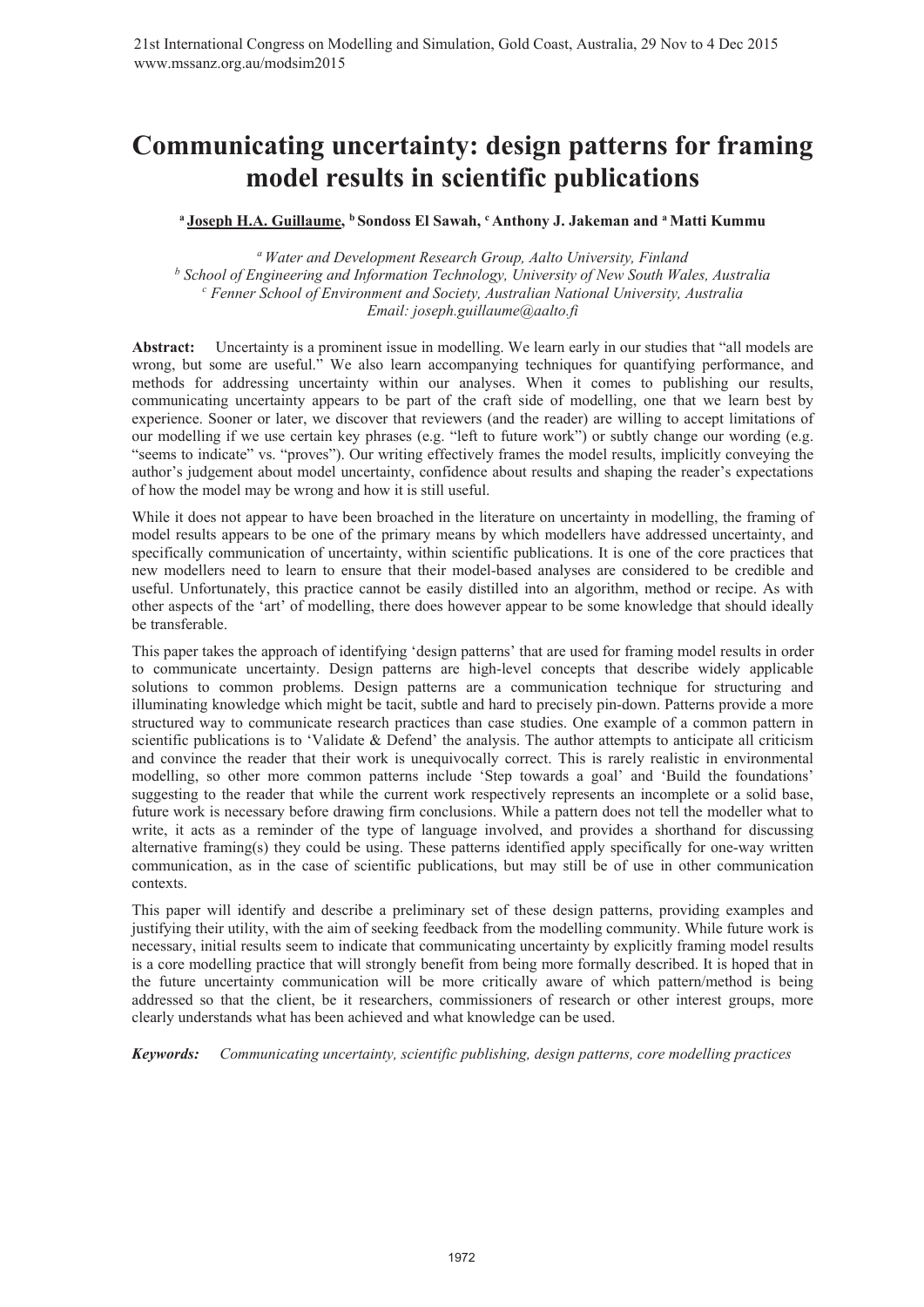# **1. INTRODUCTION**

Communicating uncertainty in scientific publications is a fundamental issue for all researchers. In modelling in particular, uncertainty has become an increasingly important topic of discussion. This discussion seems to have mostly focussed on methods for addressing uncertainty *within* modelling, overlooking the approaches that can be used to address uncertainty in the way we talk *about* modelling. We consider the problem of uncertainty from the point of view of *communicating to the reader how they should interpret results*, given the uncertainty involved. This involves using appropriate language and structures within manuscripts, which the reader (subconsciously) recognises in order to frame the results within an appropriate context.

If framing of results is successful, the reader is able to distinguish what information is reliable and how it should be used. This helps to minimise misuse of scientific information and improves the ability of science to provide well-qualified, timely knowledge to people who rely on it. Naturally, framing may also be abused, manipulating the reviewer to allow publication of misleading research. This is an important issue for the reviewing process. We propose that framing model results is a pervasive means of communicating uncertainty throughout scientific writing and therefore constitutes a core practice of modelling that would benefit from improvement.

To help understand this practice, we describe a set of 'design patterns', which are high level approaches to framing model results in order to communicate uncertainty. Patterns provide a more structured and shorter way to communicate research practices than case studies (Vaishnavi and Kuechler, 2015). While a pattern does not tell the modeller what to write, it acts as a reminder of the type of language involved, and provides a shorthand for discussing alternative framings that they could be using. The set of design patterns presented here is based primarily on the authors' experience and discussions with colleagues. It is only preliminary and is expected to evolve based on feedback from modellers at the conference and further research.

# **2. METHOD: STRUCTURE OF THE PATTERNS**

Following the guidance in Petter et al. (2010), each design pattern is described in a semi-structured format, starting with a short name and description that captures the essence of what to do to follow the pattern (heading '*What*'). Patterns are intentionally vague in their description; they convey an approach to a problem but do not provide a recipe, recognising that while there are overall similarities, every scientific publication is ultimately unique. The next section provides a context in which the pattern should be used ('*Use when*'), focussing on the specific circumstances in which the pattern is applicable, conditions in which it would be undesirable to use it and other patterns that may be more appropriate. We then briefly summarise why this pattern is suitable for the given context ('*Why*') and how the pattern is typically applied in practice ('*How*'). Figure 1 provides a catalogue of the design patterns in graphical form, summarising what each pattern involves and when it may be applicable. The fourteen patterns are split into three groups reflecting a rough order of preference: the first port of call, standard methods, and the last resort.

# **3. DESCRIPTION OF DESIGN PATTERNS: FIRST PORT OF CALL**

The first port of call patterns apply when either uncertainty does not matter, a clear plan for addressing uncertainty already exists, or you have perfect work. These are special cases, the responses to which are to some extent obvious, either because of their ease of use or the strength of argument that they allow.

#### **3.1. 'Follow the contract'**

**What**: Say that you have followed the steps of an accepted method, and justify that the method was appropriate.

**Use when**: your discipline has developed accepted methods of dealing with uncertainty in your particular problem, which you have used, or you literally have a contract to follow. There is clear agreement on what you are expected to deliver. This is particularly common with statistical significance tests. This pattern may not be appropriate if you have deviated from the method, or the method does not completely apply.

**Why**: Using an accepted method is much easier than developing your own, and it is also much easier for readers from your discipline to evaluate the validity of your work. By developing methods and associated norms, disciplines allow knowledge to be efficiently accumulated. This means it is worthwhile applying this pattern even if the method being applied is equivalent to another. If a relevant method already exists, use it.

**How**: Name and refer to the method/approach you have used, e.g. 'followed the approach of …" A discipline will also typically have (relatively) clear requirements to judge whether a method has been correctly and appropriately applied. Make sure you describe how you have addressed them.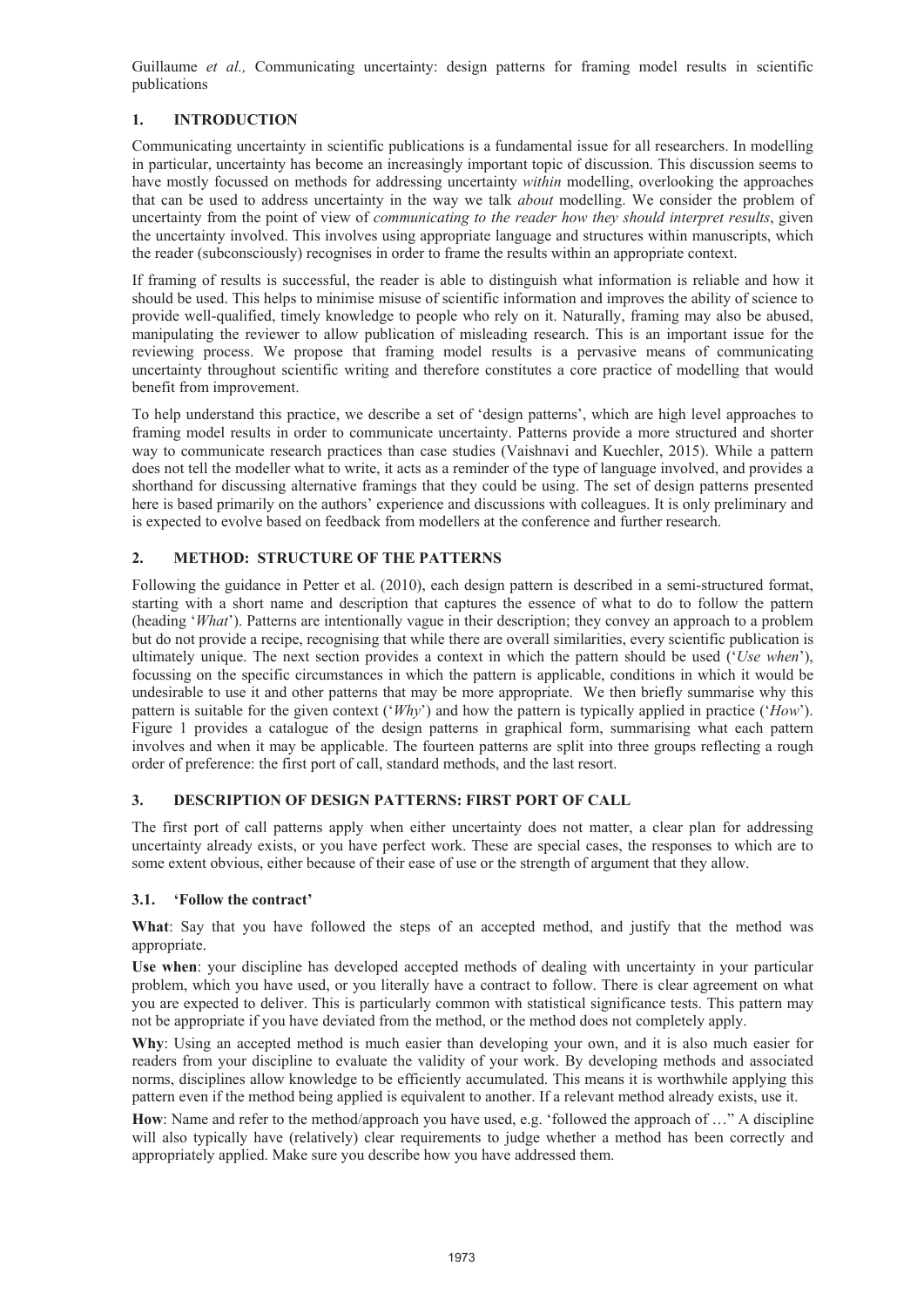# How should I address uncertainty in my scientific publication?

How you frame your publication tells the reader how to interpret the results, given the uncertainty involved. The best framing depends on the context and purpose...

| . Is there an accepted means of handling uncertainty<br>that you are expected to use?                                                                  | 'Follow the contract'              |                    |
|--------------------------------------------------------------------------------------------------------------------------------------------------------|------------------------------------|--------------------|
| . Are you confident your work anticipates all possible<br>criticism?                                                                                   | 'Validate & Defend'                | First port of call |
| . Is it ok if you are wrong or if the reader ignores your<br>work if they disagree with it?                                                            | 'Take it or leave it'              |                    |
| . Can you convince the reader that your conclusions are<br>robust even if assumptions in your work could be<br>criticized?                             | 'Demonstrate robustness'           |                    |
| . Can you convince the reader that your conclusions<br>hold true under specific circumstances?                                                         | 'Define scope of in/applicability' |                    |
| . Will people consider your point of view valuable even<br>if it doesn't adequately reflect reality?                                                   | 'Make it hypothetical'             | Standard methods   |
| . Would the reader be satisfied if you identify what<br>range/distribution of outcomes are possible?                                                   | 'Uncertainty quantification'       |                    |
| . Is your work sufficiently compelling that others would<br>want to concretely build on it, despite obvious<br>problems?                               | 'Build the foundations'            |                    |
| . Will readers consider that your work is contributing to<br>a goal, even if it has problems?                                                          | 'Step towards a goal'              |                    |
| . Did your work produce unexpected results that cannot<br>be explained by errors and current theory?                                                   | 'Suggest a new research agenda'    |                    |
| · Even if it was not successful, did your work run into<br>problems or suggest new approaches that the reader<br>would be interested in reading about? | 'Learn from my problems'           |                    |
| . Does it seem at least possible that your conclusions<br>are robust to changes in assumptions?                                                        | 'Explore some options'             | ast resort         |
| . Does your work help to understand arguments made<br>in existing publications, with which it is consistent?                                           | 'Illustrate an argument'           |                    |
| . The work currently does not make a contribution that<br>the intended reader would consider useful.                                                   | 'Delay & rework'                   |                    |

Figure 1. Catalogue of design patterns, summarising what the pattern involves (right) and the circumstances in which each is applicable (left). From the top down, select a pattern if the answer to the question is yes. This is a preliminary list, which may be incomplete and may be ordered differently.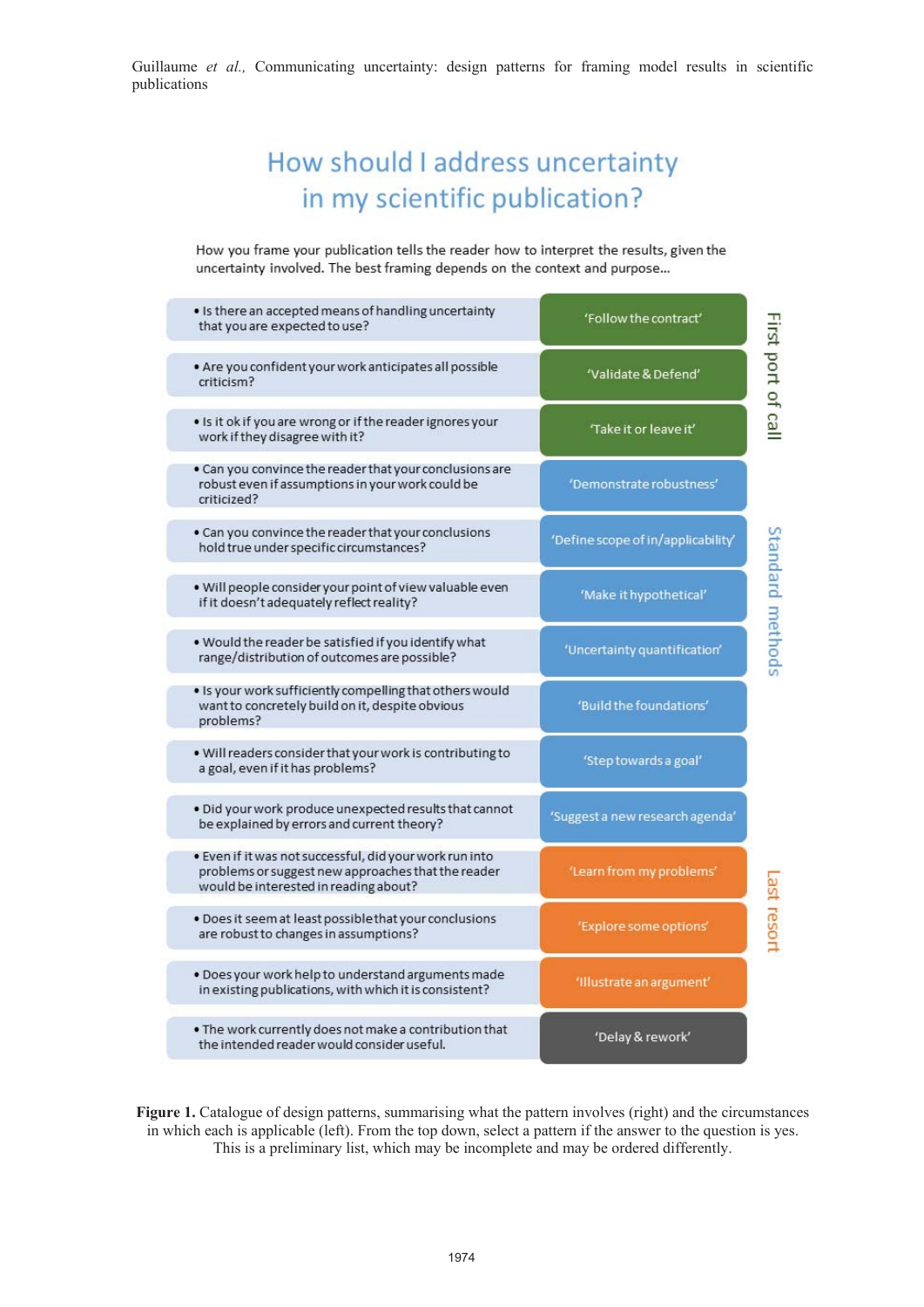# **3.2. 'Validate & Defend'**

**What**: State your conclusion and then present the evidence that proves it is correct.

**Use when**: you are confident your work anticipates all possible criticism and you have made all the right choices. This pattern makes the strongest possible case for your conclusion, and is therefore often tempting for novices. In practice, there is almost always some uncertainty surrounding scientific results, such that it is worth checking whether another pattern may not be more appropriate.

Why: If you are 100% certain of a result, and you are able to convince the reader, then this provides a better outcome for the reader. Mathematics, for instance, places great value on proofs.

How: Use definite language, e.g. "prove that this is true," and use a structured approach that leaves the reader in no doubt that you have addressed all possible objections.

#### **3.3. 'Take it or leave it'**

**What**: Just state your logic and make it clear that if the reader disagrees with any part of the reasoning, they are free to ignore it.

**Use when**: uncertainty really does not matter. It does not matter if you are wrong or if the reader ignores your work if they disagree with it. While this may be rare, it might occur if the purpose of communication is to participate in a debate rather than convincing anyone or adding new information. For example, an editorial might express what side of a debate you are on, while only really restating and citing existing arguments. Note that if your statements are likely to be politicised, then this pattern may not be appropriate.

Why: In some debates, there will always be people who disagree even with the basic data and the best you can do is just to be heard. In that case, efforts to address uncertainty will probably only be noticed by those who already agree with you, and you will end up preaching to the choir.

How: Use language that indicates that your view is one that should be heard, but that you expect that those who disagree with the analysis will ignore it, e.g. "Some people will disagree, but I think ..."

#### **4. DESCRIPTION OF DESIGN PATTERNS: STANDARD APPROACHES**

In practice in many modelling fields, the preceding patterns are not applicable respectively because the appropriateness of methods can still be debated, comprehensive proof is not possible, and clear conclusions still need to be made. Instead, another approach to communicating uncertainty needs to be used.

#### **4.1. 'Demonstrate robustness'**

**What:** Show the reader that your conclusion holds true even if assumptions in your work are changed.

**Use when**: you are not confident all your choices are perfect, but you have a clear conclusion you want to make, which is not affected by changes to uncertain assumptions in your analysis. Statistical hypothesis testing follows this pattern by arguing that a different sample from the population would yield the same result (for a given confidence level).

**Why:** This pattern allows you to still make a strong statement about your conclusions, even if you are unsure about some of your assumptions. It may also save further work to eliminate the uncertainty. There is no need to be certain, if you are capable of showing uncertainty does not affect the results. This approach works because small changes in results caused by changes in assumptions may not actually affect a specific conclusion of interest.

**How**: Use terms indicating that the conclusion will not change, e.g. "robust", "insensitive to changes in assumptions", and describe specifically to what changes in assumptions the conclusion is robust to, and how you determined this. It is generally not enough to simply perturb assumptions, as in sensitivity analysis.

#### **4.2. 'Define scope of in/applicability'**

**What:** Describe the conditions in which your conclusions do and/or do not apply

**Use when**: you cannot demonstrate robustness to uncertainty generally, but you can identify specific conditions under which you can show that your conclusions apply, and these restricted conditions are likely already to be interesting to the reader. This pattern may not apply if the restricted conditions are not sufficiently close or pertinent to the problem of interest.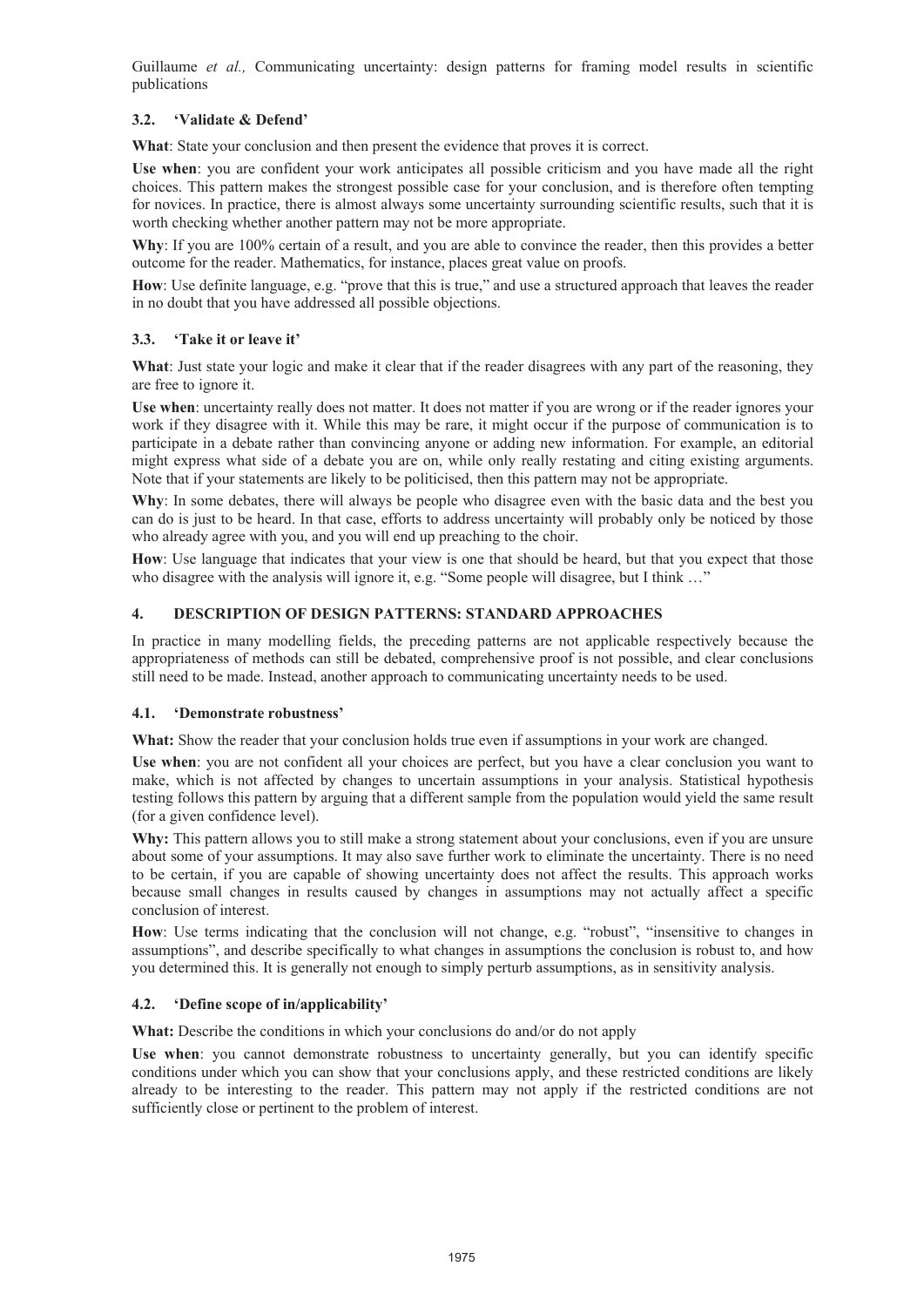**Why**: Research is often an incremental activity, and it is not always necessary to provide general or comprehensive results, as long as the specific results are not so oversimplified as to be irrelevant. A cautionary tale is provided by a well-known joke about doing calculations for a spherical cow in a vacuum.

**How**: Use language like "This result holds if …", and "This does not apply when …", and describe the conditions in which the conclusion does and does not apply.

#### **4.3. 'Make it hypothetical'**

What: Argue that you have analysed a useful hypothetical case against which others can be compared.

**Use when**: your analysis describes conditions that may not actually reflect reality, but are meaningful because they represent, for example, a typical or idealised situation that is of specific interest to the reader. For example, many hydro-economic models can either be thought to depend on specific assumptions about decision making ('Define scope of applicability') or as a benchmark of the 'best' outcome that can be achieved under idealised circumstances ('Make it hypothetical').

**Why**: When considering hypothetical situations, it is less important to consider uncertainty about whether results reflect the real world situation because results take on a meaning of their own. It is common practice to compare 'what *is'* with 'what *could be,*' and hypotheticals therefore have a useful role to play.

**How**: Explicitly note that the results are not intended to reflect reality, and justify why looking at this hypothetical case is of interest.

#### **4.4. 'Uncertainty quantification'**

What: Rather than providing a single result, identify what (range/distribution of) outcomes are possible.

**Use when**: uncertainty means that more than one outcome is possible. While uncertainty is often considered probabilistically, this pattern can be used even with just a few (deterministic) scenarios that give different results. This is a broadly applicable pattern and is increasingly promoted in environmental modelling but it is not always most useful. It is not clear how the reader will use the multiple results they are provided, though the results give some indication of the range of uncertainty. It is often better to use a pattern that has a clear purpose in communicating to the reader.

**Why**: If you know that different assumptions give different results, the easy solution for the author is to tell the reader what those results are. That may however make things more difficult for the reader, and emphasising uncertainty in text makes it more difficult to make strong statements, e.g. compared to 'Demonstrate robustness.'

How: Use language such as "uncertainty analysis" or "scenario analysis," make use of formal uncertainty quantification methods, and report the results using methods suited to the discipline, often using visualisation. Make sure to acknowledge which sources of uncertainty have and have not been considered.

#### **4.5. 'Build the foundations'**

**What:** Acknowledge limitations, and describe how others can build on the work you have done.

**Use when**: your work has obvious gaps, but provides a sufficiently coherent and useful foundation on which others can build. It is important that the reader would actually want to directly and concretely build on the work you present, whether it is theory, software, or new experimental data. If the reader is more likely to be indirectly inspired by your work, then consider 'Step towards a goal' (Section 4.6) instead.

**Why**: Large or difficult analyses benefit from sharing the burden. A piece of work may be somewhat incomplete, but already of use to others. Good work can sometimes be more widely useful than good results. For example, one aim of applying a new method to an illustrative rather than real case study is to place the focus on that method, rather than on case-specific problem details.

**How**: Indicate that the focus is not on results, but rather on a particular product (e.g. theory, method or dataset) that others will be able to build on. Give sufficient information that others will be able to easily make use of that product.

#### **4.6. 'Step towards a goal'**

**What:** Describe the contribution that the work is making and place it in the context of a broader goal.

**Use when**: the reader will consider your work to be a legitimate advance in knowledge even though it cannot be directly built upon and cannot make any definite statement. This is very common in fundamental sciences, though less relevant for short-term decision making.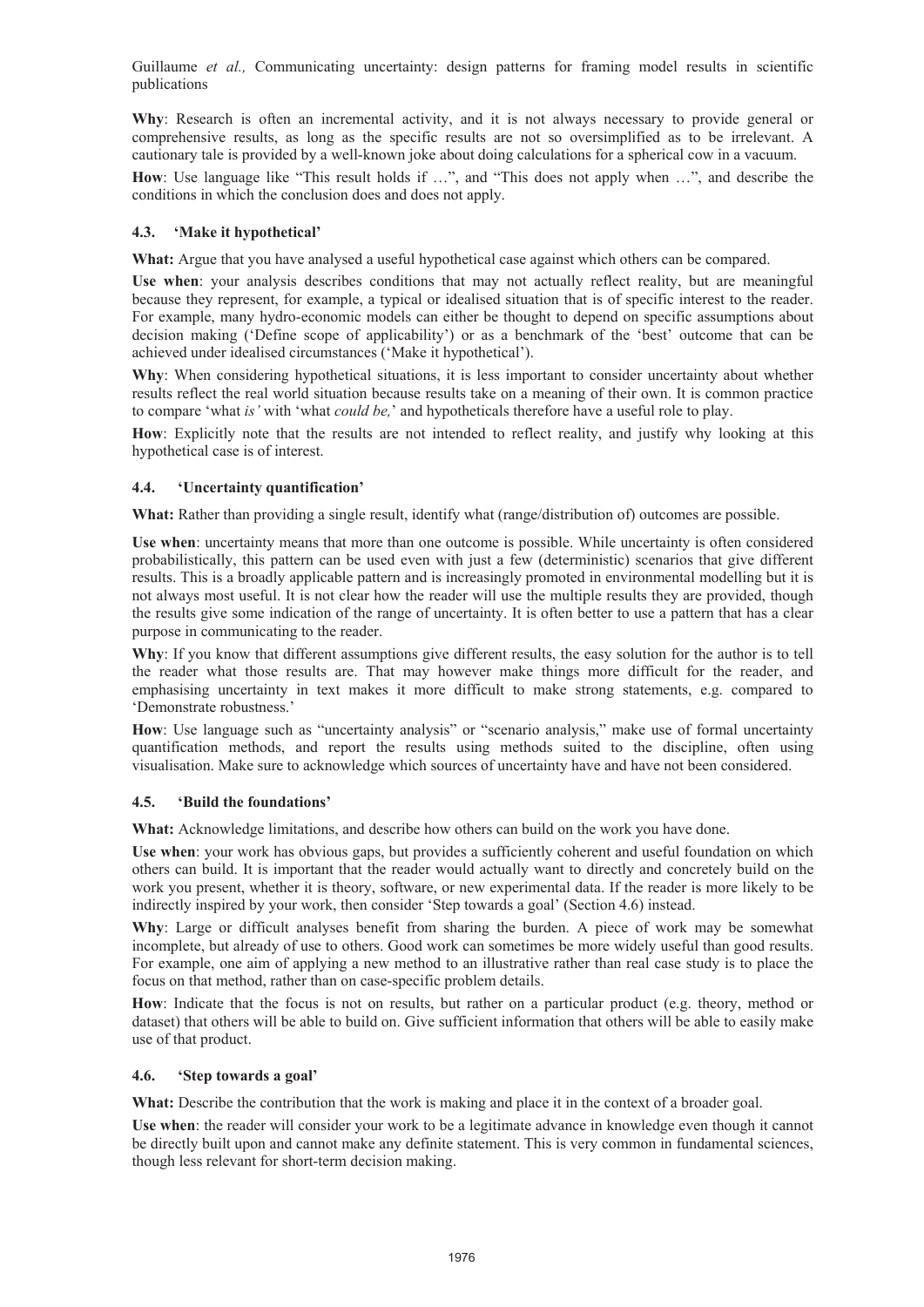**Why**: Uncertainty can be dealt with incrementally, possibly over long timescales. While we may wish that every analysis has all the answers, often the best we can achieve is to see a little further by standing on the shoulders of giants. It may be sufficient to make one small advance at a time.

How: Clearly articulate how the work contributes to a particular problem or discipline, e.g. why these preliminary results are plausible and why they are worth having now. Discuss the limitations within the context of a broader goal, describing what knowledge gaps still need to be filled, or what future research is needed to achieve the goal.

# **4.7. 'Suggest a new research agenda'**

**What**: Suggest possible work that might help advance understanding of an unexplained result.

**Use when**: your work produced unexpected results that cannot be explained by errors or current theory. There is too much uncertainty for you to determine what caused the result, but it is likely that other readers will find the problem interesting, and would want to hear about possible explanations that could be tested

**Why**: Science is as much about asking the right questions as it is about providing answers. If there is so much uncertainty that you cannot provide any answers, then suggesting suitable questions can be a very useful contribution.

**How**: Show the reader that existing research has not addressed the issue, and suggest possible paths for future research, justifying why they may be of interest. In cases where there are no obvious hypotheses to test, even clearly articulating the gap in knowledge may clearly be of interest to the reader.

# **5. DESCRIPTION OF DESIGN PATTERNS: LAST RESORT**

The preceding methods all make substantial contributions to knowledge, based on rigorous work in the face of differing uncertainties. However, work may still be worth publishing even if none of these contributions are possible, or there are problems with the work itself. We refer to these as 'last resort' patterns, as work presented using these patterns will usually be considered of lower significance than the other patterns.

# **5.1. 'Learn from my problems'**

**What:** Describe what you learnt from the research work.

**Use when**: you ran into problems and have ideas for solutions in which the reader would be interested, but the work was otherwise not successful and does not provide any other useful contribution

**Why**: Sharing bad experiences can help others avoid similar problems. The best laid plans of a competent researcher can sometimes run into problems that could have been avoided, had they been forewarned. These are therefore easily reduced sources of error or uncertainty that are worth disseminating. This is usually done through teaching and reference works, but case studies can sometimes be of interest too.

**How**: Clearly state from the start that the article aims to share lessons from your work. In describing your method and results, focus on the effect of the errors and how they can be avoided. To provide a clear contrast, it may be useful to also describe why this issue had been overlooked in your work, e.g. if there were good reason that the uncertainty was assumed to be negligible.

#### **5.2. 'Explore some options'**

**What:** Argue that given many options are equally reasonable, this analysis will just use one.

**Use when**: working on a new or immature field or problem, where there may not be a clear understanding of what uncertainties are involved or what methods should be used. The approach you have used gives plausible results, but there is no way of knowing what results might be obtained by other methods. If possible, it is better to try to build understanding and use one of the other patterns, but it may be acceptable to just show what results are obtained with one option.

Why: All research has to start somewhere, and sometimes having some results is better than having none. Building up a body of experiences like these can help to develop more rigorous theory later.

**How**: Describe why there is no reason to prefer another option to the one you have selected, but explicitly recognise that there is also no reason that your option should be preferred over another.

#### **5.3. 'Illustrate an argument'**

**What:** Use your work as the main focus of the communication, but support every step with independent sources.